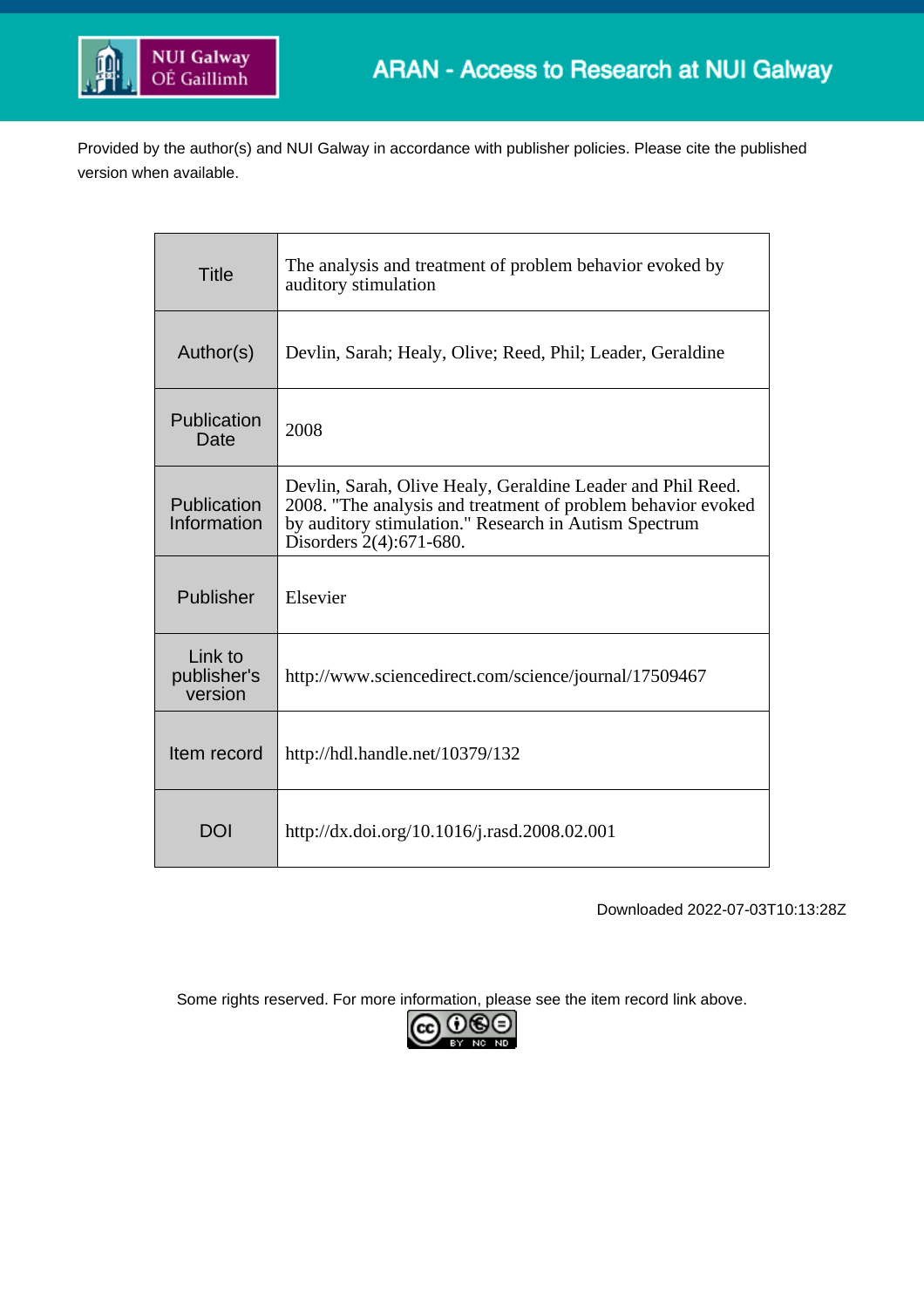## Running Head: TREATMENT OF PROBLEM BEHAVIOR EVOKED BY AUDITORY **STIMULATION**

## The analysis and treatment of problem behavior evoked by auditory stimulation

Sarah Devlin Olive Healy Geraldine Leader National University of Ireland, Galway Phil Reed Swansea University

Correspondence: Olive Healy, Ph.D., Department of Psychology, National University of Ireland, Galway, Ireland. Tel: 00353 86 3893128, Fax: 00353 91 521355 olive.healy@nuiglaway.ie

The authors would like to thank the staff at Stepping Stones ABA School, Co. Meath,

Ireland for their assistance in the implementation of this study.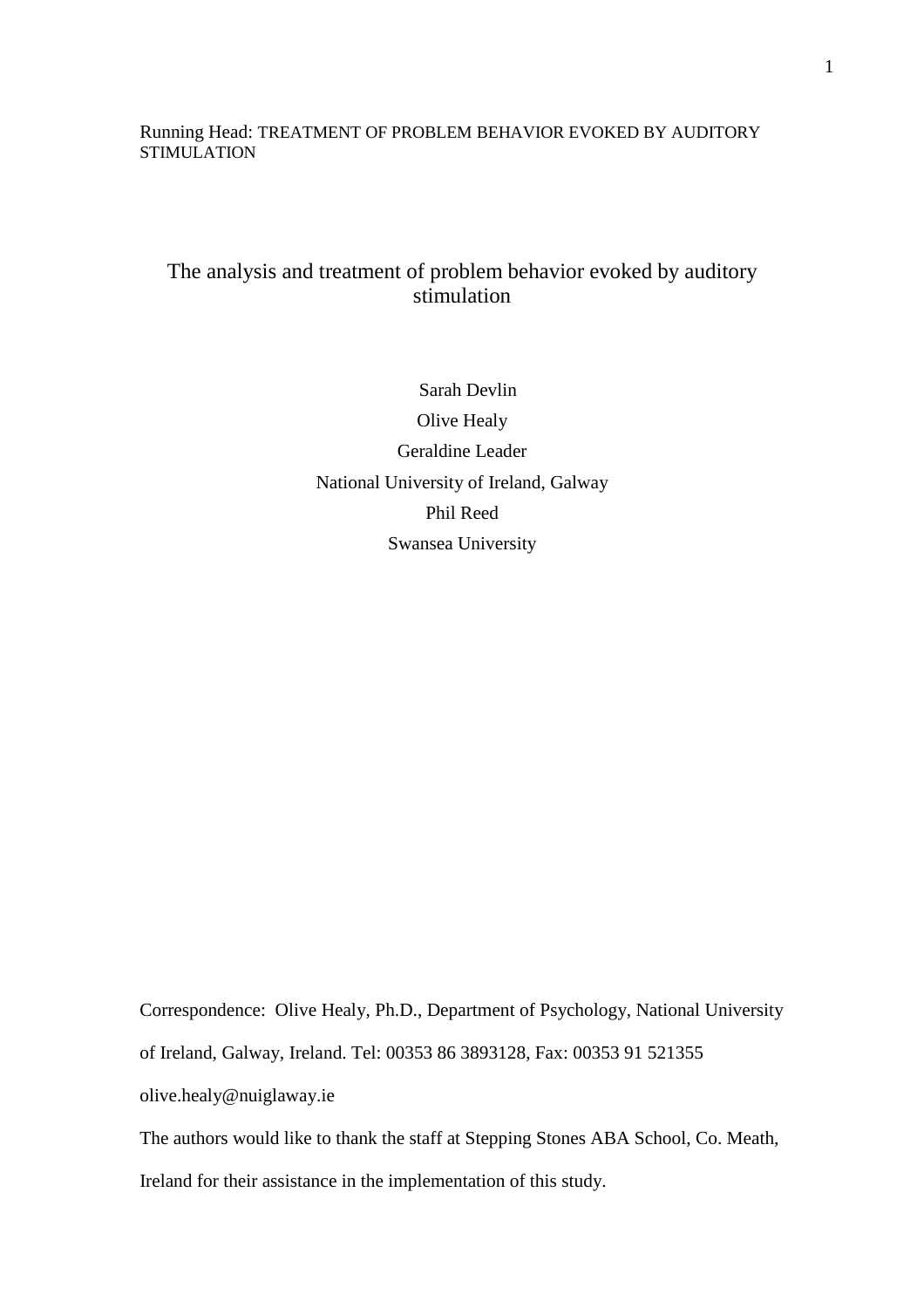#### Abstract

The current study aimed to identify specific stimuli associated with music that served as an establishing operation (EO) for the problem behavior of a 6 year old child with a diagnosis of autism. Assessment results demonstrated that specific EOs for problem behavior evoked by auditory stimulation could be identified. A differential negative reinforcement procedure was implemented for specific conditions that evoked problem behavior. Using a changing criterion and a differential negative reinforcement of other behavior, exposure to specific stimuli associated with music was gradually increased, and resulted in reductions in problem behavior to near zero levels.

**Keywords:** autism, auditory stimulus assessment, establishing operations, differential negative reinforcement of other behavior, music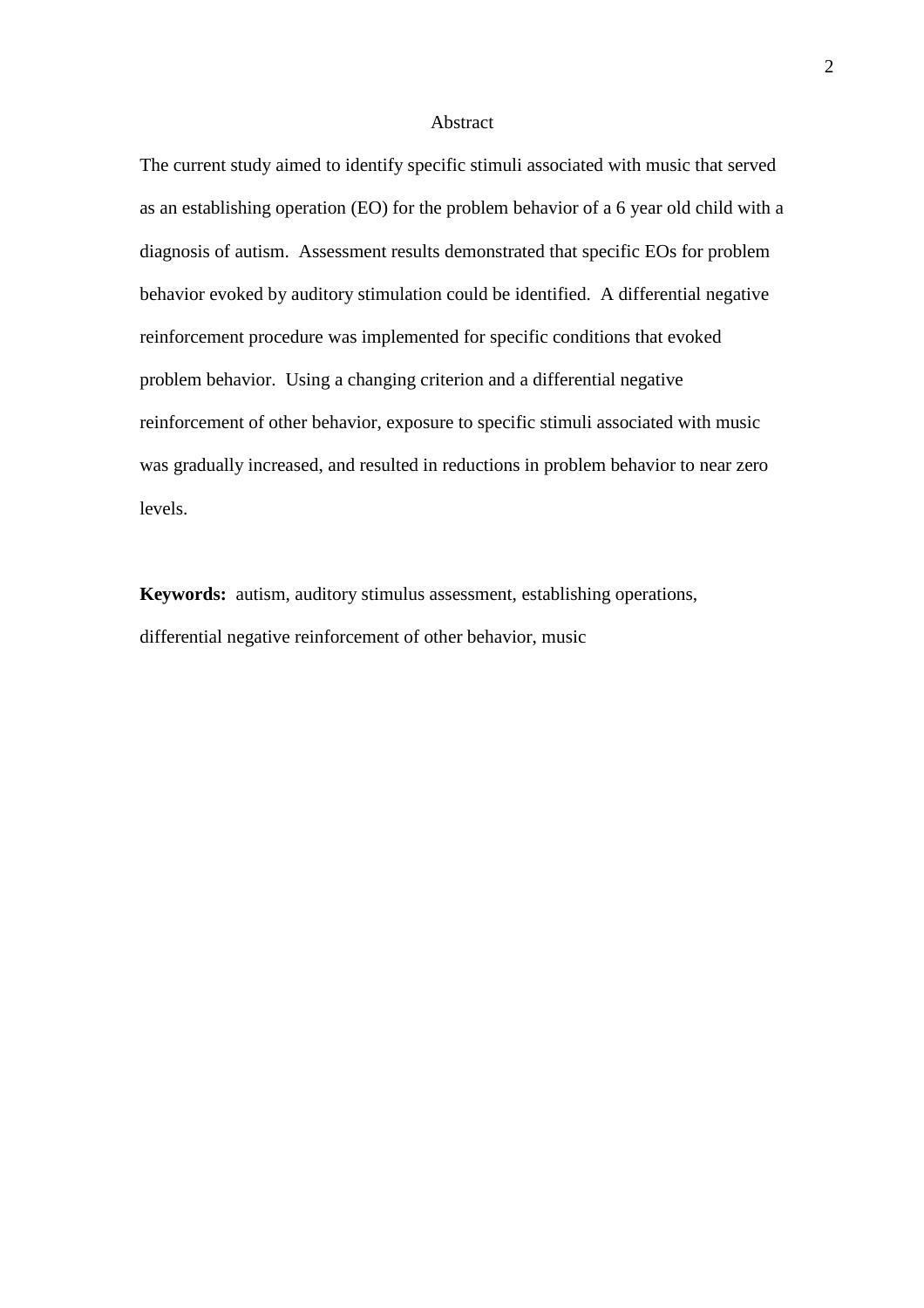The Analysis and Treatment of Problem Behavior Evoked by Auditory Stimulation

For several decades, the non-experimental literature has recognized various auditory anomalies have been recognized as affecting a substantial proportion of children and adults with developmental disabilities (Grandin & Scariano, 1986; Hayes & Gordon, 1977). In fact, it has been suggested that as many as 40% of children having a diagnosis of autism show evidence of auditory hypersensitivity (Rimland & Edelson, 1995). However, there are very few studies in the behavioral literature that have investigated the potential effects of auditory stimulation on the development and maintenance of problem behavior in this important population for applied behavior analysis.

Although much research has focused on the identification of the reinforcement contingencies that maintain problem behaviors in autism (e.g., Carr & Newsom, 1985; Mace, Browder, & Lin, 1987), recent studies have shown growing interest in the antecedent conditions associated with behavior disorders. Some studies have documented the aversive properties of noise by demonstrating that an audible tone, delivered contingent upon the occurrence of problem behavior, can function as punishment for that behavior (Ellingson, Miltenberger, Stricker, Garlinghouse, Roberts, & Galensky, 2000). O'Reilly, Lacey, and Lancioni (2000) examined the influence of background noise on levels of problem behavior, and pain, for a child with Williams syndrome. A systematic examination of the influence of hypersensitivity to noise on operant responding under functional analysis conditions, showed that background noise was associated with increases in escape maintained problem behavior. Specifically, three functional analysis conditions (play, attention, and demand) were presented under three different contexts (no noise, noise, and noise plus earplugs), which were designed to examine the influence of noise on task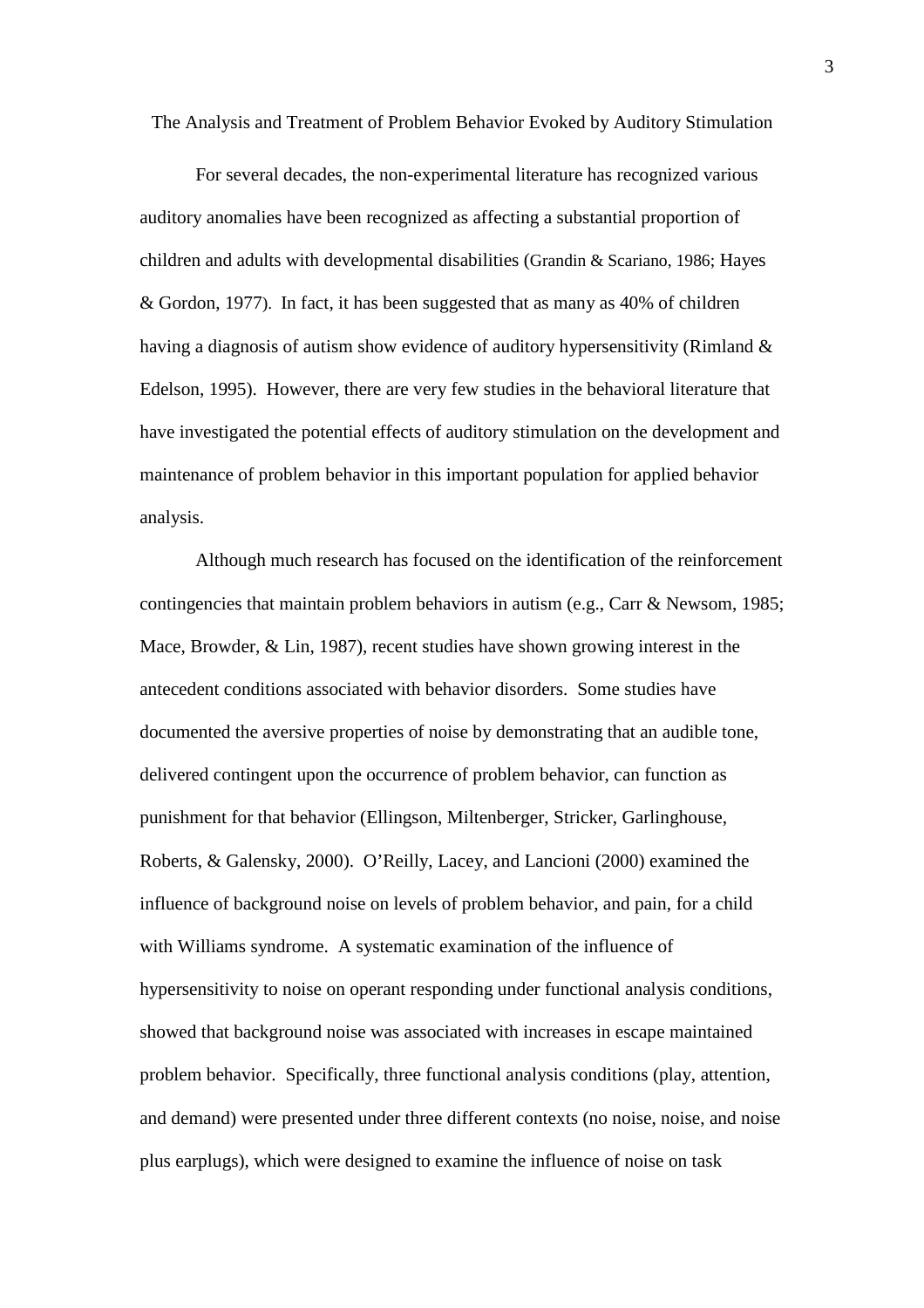performance. The results of this study showed that background noise seemed to influence responding, under functional analysis conditions, by increasing the aversiveness of the task demands.

Similarly, McCord, Iwata, Galensky, Ellingson, and Thomson (2001) provided a method for the evaluation of the aversive properties of noise resulting in problem behavior, and treatment procedures for such behaviors. McCord et al. (2001) found idiosyncratic influences of auditory stimulation, among two participants, that served as establishing operations (EOs) for problem behavior. Differential reinforcement of other behavior (DRO) was implemented, with an arbitrary reinforcer (potato chip) as part of a multi-component procedure, to decrease escape-maintained self-injury during exposure to ascending decibel levels of auditory stimulation. Although this strategy was successful in this particular case, there may be situations in which arbitrarily selected reinforcers will not compete with the maintaining negative reinforcement contingencies, and, thus, such situations may require the use of these contingencies (i.e., escape) to effectively reduce problem behavior. The demonstration of an additional effective procedure to reduce problem behaviors is one aim of the current study.

The EO (Michael, 1982; 1993) is a fundamental relation among antecedent events, behavior, and consequences, which alters both the reinforcing effectiveness of specific consequences, and the momentary probability of occurrence for behaviors that have previously produced those consequences. Thus, in the presence of stimuli that are discriminative for a specific response-consequence relationship, the probability of the occurrence of that response may be altered by EOs that increase, or decrease, the reinforcing effectiveness of that consequence. Numerous studies in the literature on applied behavior analysis have shown that the EO can alter the effects of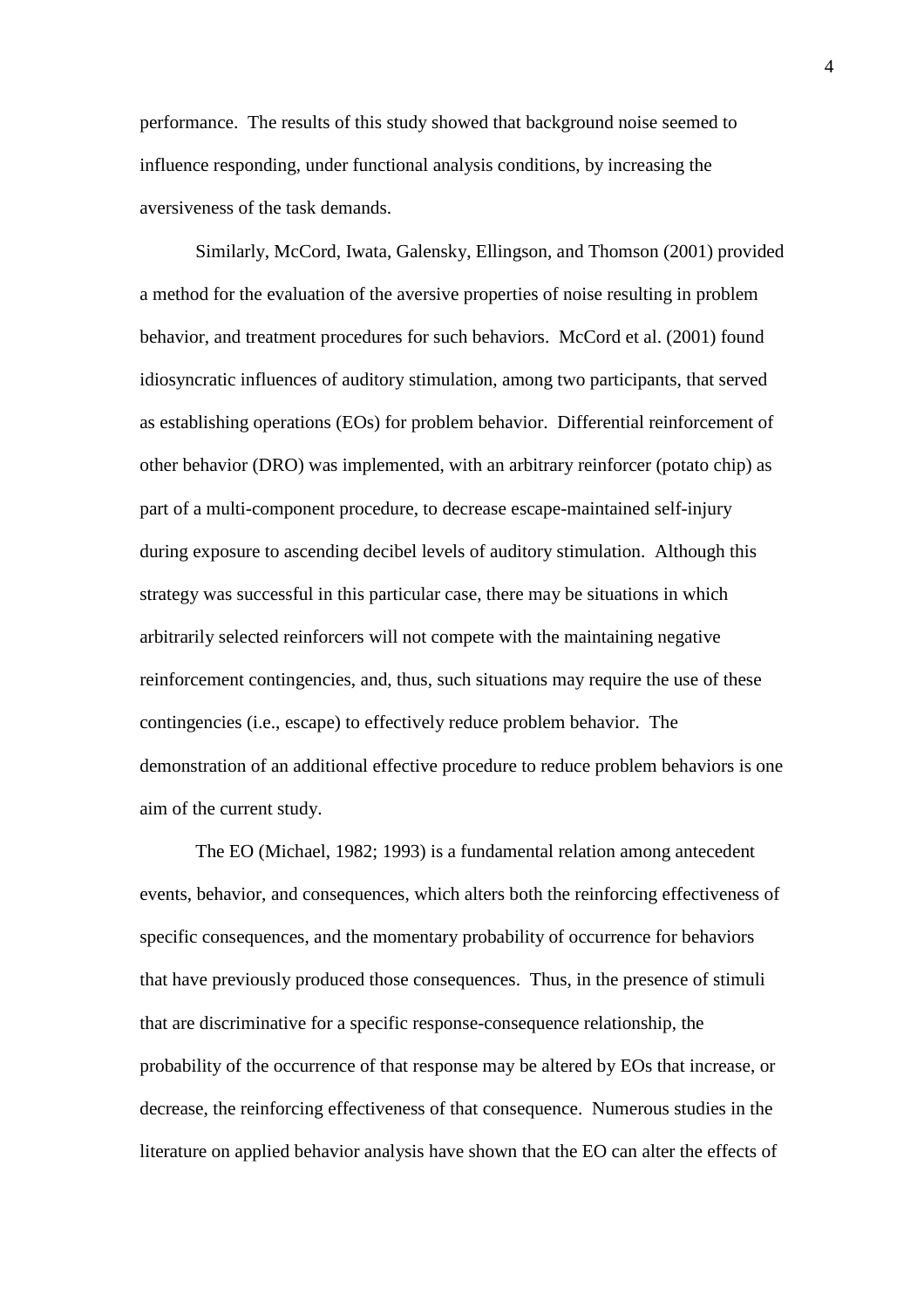contingencies, especially those that maintain problem behavior. According to Michael (2004), it is more accurate to conceptualize 'motivational' variables as 'establishing', or 'abolishing' operations, and their evocative effect as either an increase, or decrease, in the momentary frequency of the relevant kind of behavior.

Music, as a type of auditory stimulation, has been examined in terms of its potential effects as an EO for problem behavior in some children with developmental disabilities (Iwata, Pace, Dorsey, Zarcone, Vollmer, Smith et. al., 1994; Smith, Iwata, Goh, & Shore, 1995). However, few studies have identified specific variables associated with music that may serve as potential EOs for problem behavior. Buckley and Newchok (2006) demonstrated that identification of specific stimuli (type of playback source) associated with music can be essential when selecting a treatment for the reduction of problem behavior evoked by music. Buckley and Newchok (2006) demonstrated the effective use of a differential negative reinforcement procedure (DNRO) to reduce problem behavior influenced by music to near zero levels in a child with pervasive developmental disorder. Specifically, the participant was exposed to taped music for short intervals that were gradually increased across sessions. The absence of disruption during the interval resulted in termination of music for 30 s (escape from an aversive situation). This study was the first to effectively treat problem behavior evoked by music based on the identification of a specific EO (i.e., the specific type of playback source).

The current study provides an extension to research by examining the influence of specific stimuli associated with music that produce an evocative increasing effect on problem behavior. The study also investigates the effective use of a DNRO procedure to reduce problem behavior evoked by music, based on the identification of specific EOs.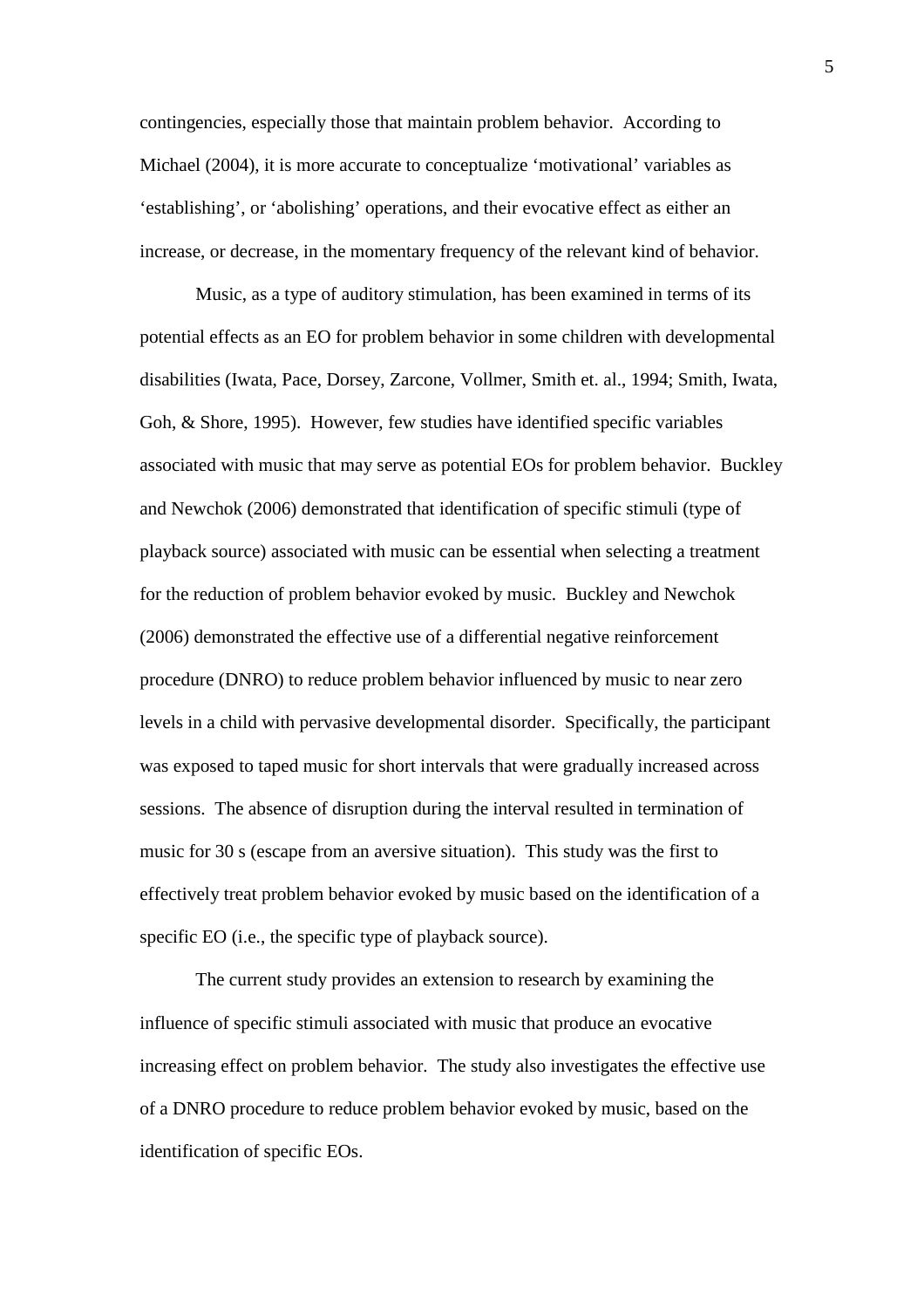#### Method

## Participant

The participant was a 6:1 year old boy. At the age of 2 years and 3 months, he received a dual diagnosis of Autistic Spectrum Disorder and a Learning Disability by a registered clinical psychologist. He attended a school using applied behavior analysis as treatment for children with autism five days per week, for six hours per day. It was reported by parents and staff that the participant emitted problem behaviors, such as feet stomping, aggravated delayed echolalia and covering his ears when exposed to various selections of music for approximately 18 months prior to the beginning of the study. Occurrences of the behavior were observed both at school and at home.

### Setting and Apparatus

An Apple ipod and speakers, and a Sony portable compact disc player, were used to play the selections of music in the various conditions. An individual was randomly selected from a panel of 5 singers to facilitate each of the A Cappella conditions. A digital timer with a 'beeper' was used to time each of the intervals. An assessment of the participant's favourite items and activities was conducted using a reinforcer assessment checklist (McClean, 2005). This assessment involved a questionnaire referring to 120 items and activities that might function as reinforcers for an individual. A rating scale of 1-5 ranging from 'not at all' to 'very much' was used across twelve categories. The questionnaire was completed by two instructors familiar with the participant. Each item rated 3 or more was used to construct an inventory of reinforcers for the participant. All relevant musical stimuli for each of

6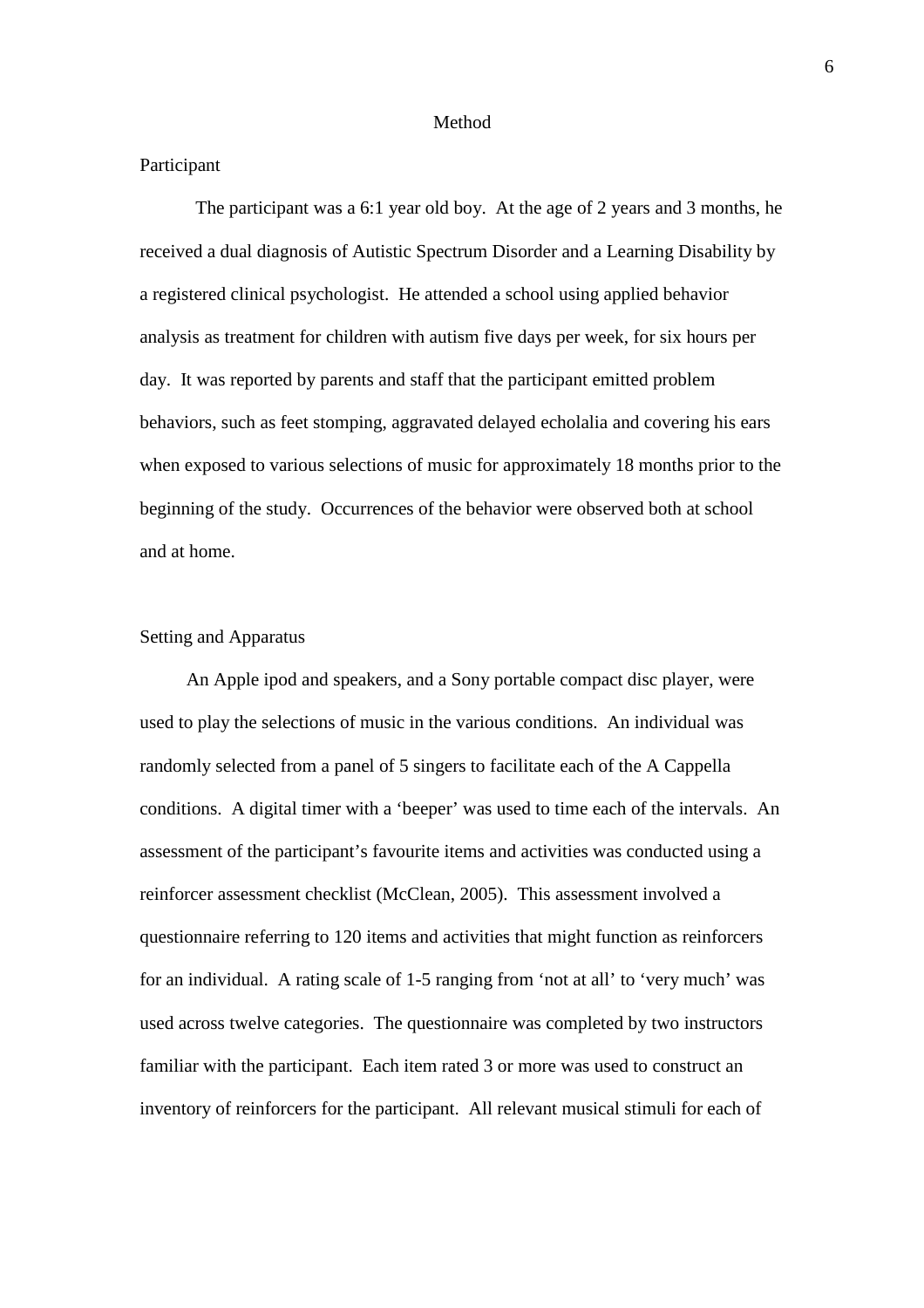the categories were sourced from the school's music library, his home, or 'itunes' (internet music store).

All sessions (assessments, baseline, and treatment) lasted for 5 minutes, and were conducted 3 to 6 times daily in a room in the school.

#### Experimental Design

A changing criterion design, with pre and post baseline measures, was used to investigate responding under different conditions involving varying the playback source and category of music.

## Response Measurement and Interobserver Agreement

Disruptive behavior consisted of the following responses: Ear covering: defined as any simultaneous contact of both hands with any part of the participant's ears; Aggravated delayed echolalia: defined as any vocalizations uttered above conversation level with negative intonation; Finger spelling: any instance of finger movements with raised arm, making no contact with any other solid objects; Stamping feet: any instance of forceful contact with the floor using the sole of either foot to make a noise.

A 10-s partial-interval recording system was used to record all problem behaviors. Interobserver agreement was recorded on an interval-by interval basis for all four responses during 32% of sessions distributed throughout the study. Agreement was calculated by dividing the number of intervals in which observers agreed on the presence or absence of target behavior (agreements) by the number of agreements plus disagreements and multiplying the result by 100%. Mean agreement on problem behavior was 97% and ranged from 91% to 100%.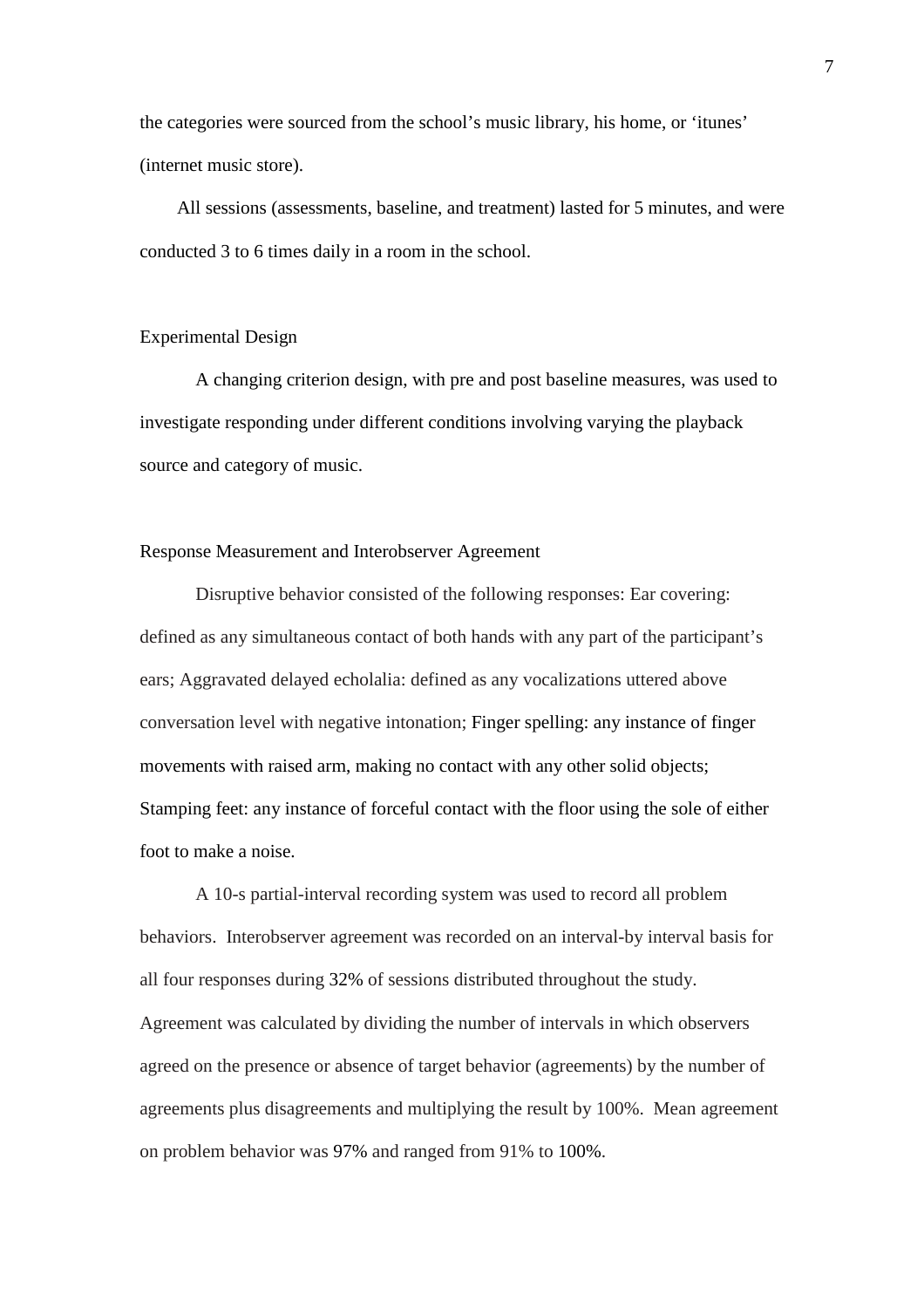Baseline and Auditory Stimuli Assessment

An auditory assessment was conducted, prior to treatment, to determine the influence of variables associated with the music that were suspected to influence problem behavior. During each assessment session, the participant had free access to various preferred items, which were determined via a reinforcer assessment completed by both the participant's parents and school staff.

The participant was exposed to music from one of four categories (Disney, pop, television theme songs, and classical). These music categories were played through three different playback sources (a portable compact disc player, ipod and speakers, or A Cappella). Conditions were presented in a randomized sequence (12 conditions in total, see Table 1).

## --- Insert Table 1 about here ---

All musical stimuli were played just above conversation level. All music was tested at the same volume, so that any observed differences in behavior could be attributed to the category of music, or playback source, rather than to its intensity. In addition, a control condition was conducted in which the participant had free access to preferred materials in the absence of musical stimuli.

At the beginning of each five minute music session, the instructor said: "I have some really cool music for you to listen to". The instructor then turned on the music, diverted all attention from the participant, and offered no further verbalizations. Music was terminated for 30 s contingent on the occurrence of problem behavior.

#### Differential Negative Reinforcement of Other Behavior (DNRO)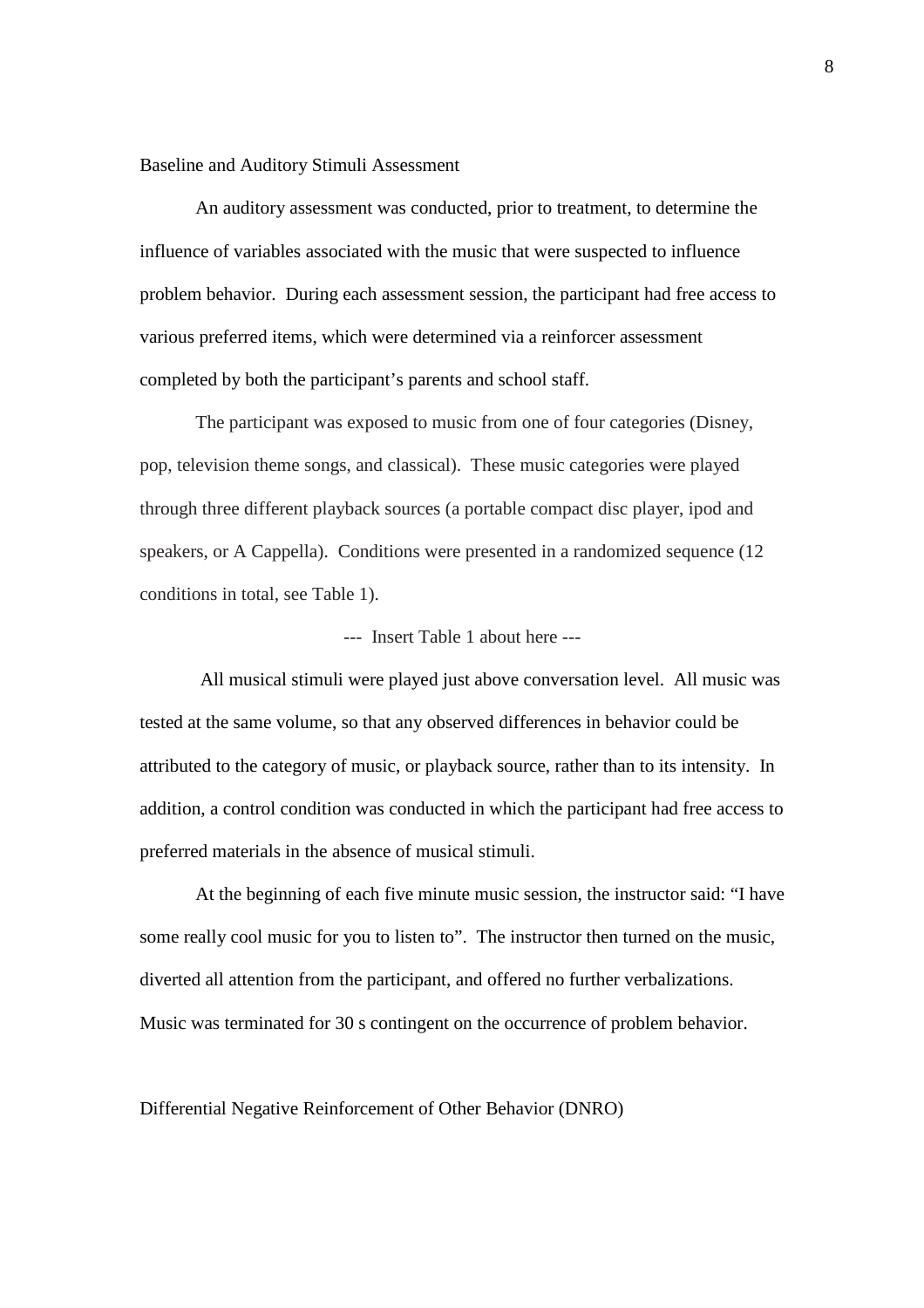On entering the room, the instructor said: "I'm going to play some really cool music. If you can sit quietly with your hands down until you hear the beep, I will turn it off". The experimenter then set a digital timer to the current DNRO interval and simultaneously started the music (random selection from the auditory conditions). Music was terminated for 30 s contingent on the absence of disruption. Disruption resulted in resetting the timer along with a brief explanation (e.g., 'let's try again with your hands down'). The music remained on during this time. DNRO intervals increased contingent on two consecutive sessions in which disruption occurred in no more than 5 intervals. The progression of DNRO intervals was 5s, 7s, 10s, 15 s, 20 s, 30 s, 1 minute and 2 minutes.

#### Return to Baseline

A return to baseline phase was conducted immediately following the DNRO condition. The same 5 playback sources were implemented as the initial baseline condition, and the procedures used were identical to that of the auditory stimuli assessment.

#### Results

Baseline and Auditory Stimuli Assessment

--- Insert Figure 1 about here ---

Figure 1 shows occurrences of disruption, expressed as number of intervals within one minute sessions, across each of the three play-back sources, and four music categories. The A Cappella play-back source, produced the highest number of intervals with disruption, such disruption occurring during three of the four musical categories (Disney, pop, TV theme songs). No disruptions were emitted during the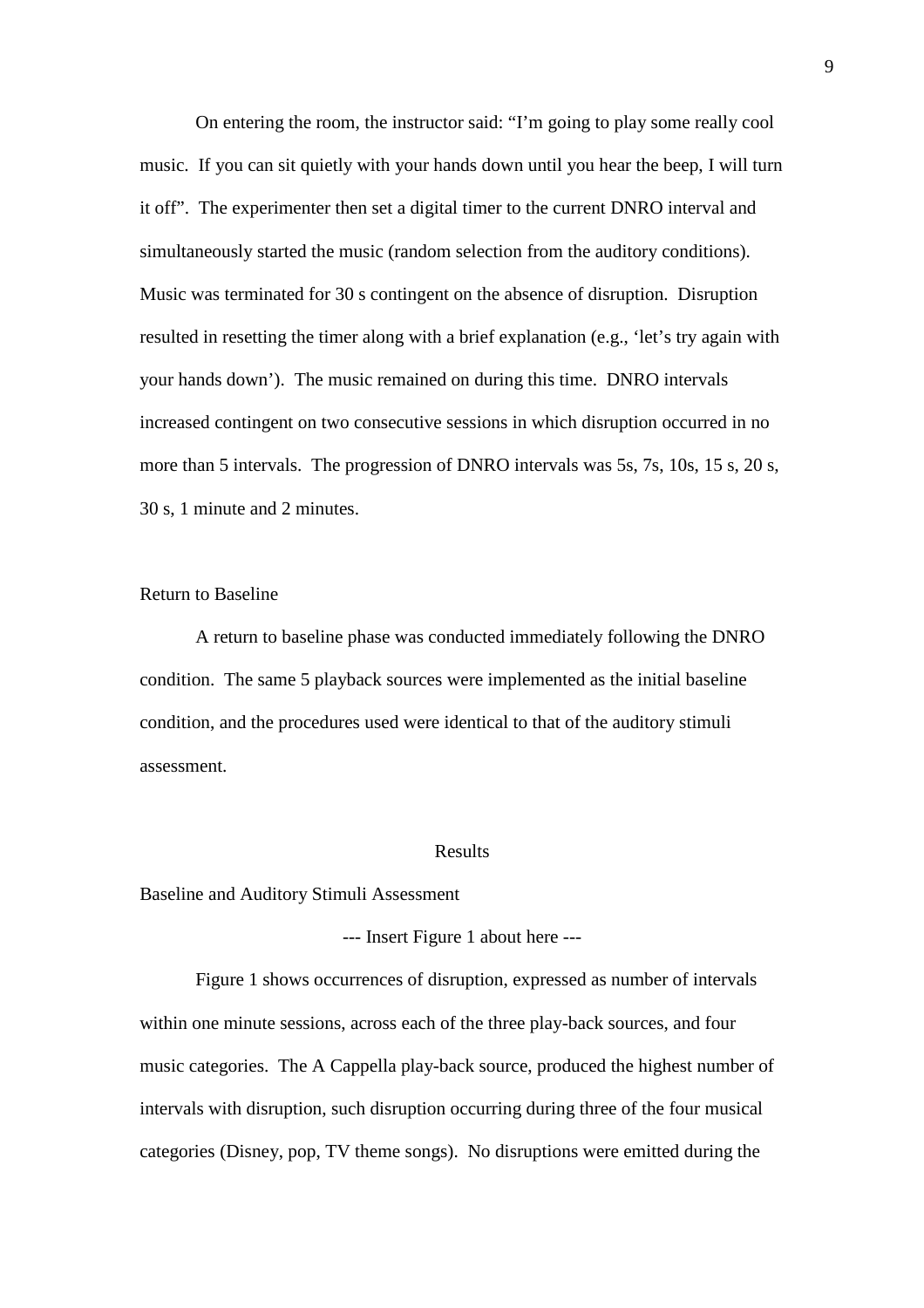classical music category under the A Cappella condition. For all other play-back sources, disruption was high for the category of TV theme tunes only. During the control condition (free-play) there was no more than one interval with disruption across all of the music categories.

--- Insert Table 2 about here ---

The data from the Auditory Stimuli Assessment (Figure 1) indicated the conditions required for baseline and treatment sessions (See Table 2). The baseline procedure was identical to that used during the auditory stimuli assessment.

Differential Negative Reinforcement of Other Behavior (DNRO)

--- Insert Figure 2 about here ---

Figure 2 illustrates the number of intervals with disruption when the DNRO procedure was applied across each of the five conditions. During all conditions problem behavior decreased from high levels, in the first treatment session of 5 second interval exposure, to zero intervals of problem behavior, during the final two treatment sessions of 1 and 2 minutes. No incidents of problem behavior were recorded for each of the conditions following treatment session 6.

Comparison of Baseline and Return to Baseline Conditions

--- Insert Figure 3 about here ---

---Insert Table 3 about here ---

Table 3 shows mean level of disruption during the pre-baseline, and postbaseline, assessments for each of the conditions selected for treatment. Mean percentage of disruption across all conditions during pre-baseline was 73.2%. Figure 3 shows the number of intervals with disruption during pre-baseline and post-baseline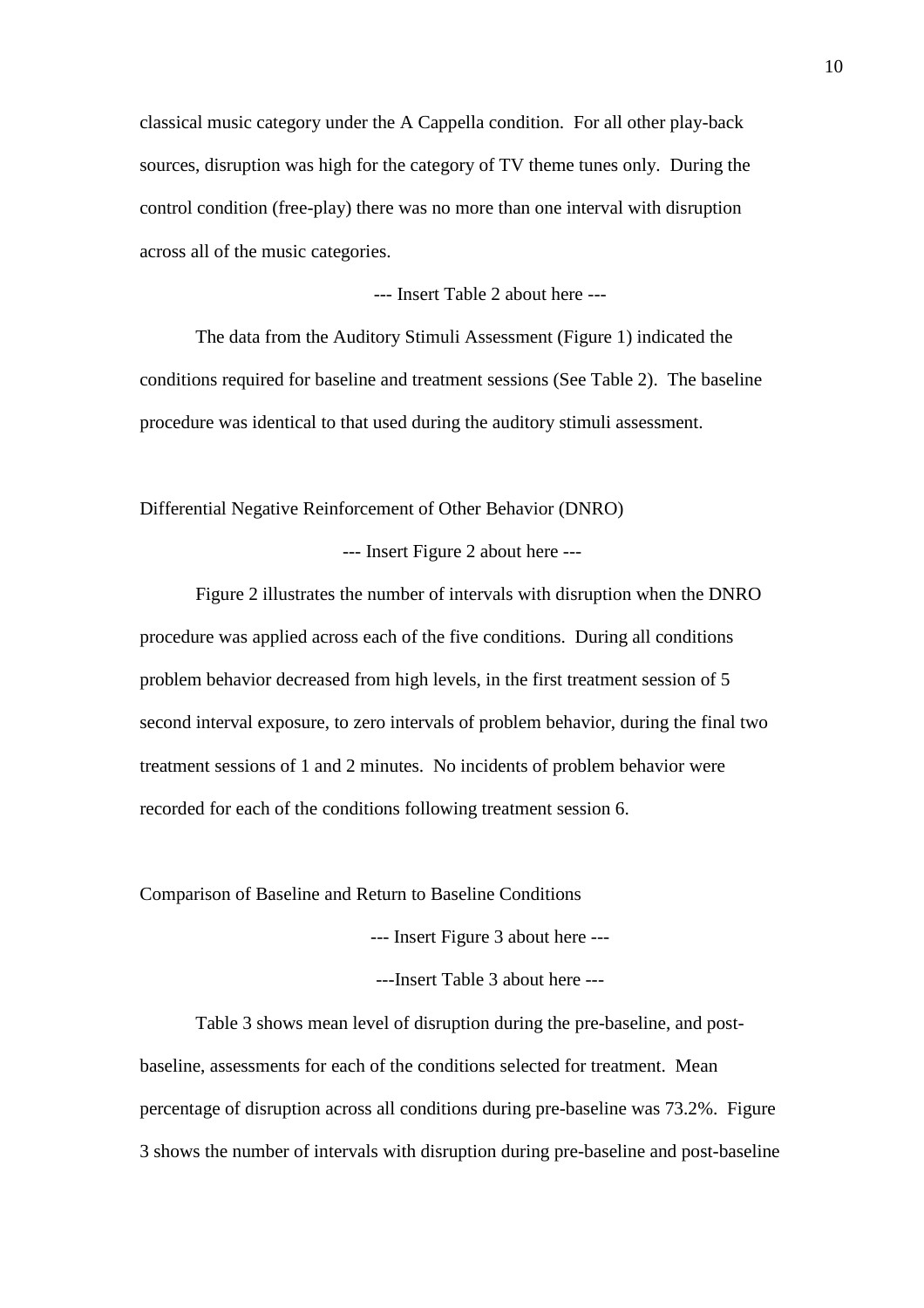phases for each of the five conditions selected for treatment. Following the introduction of the DNRO procedure, the number of 10s intervals with disruption decreased across all conditions. For two of the five conditions (A Cappella Disney, and A Cappella pop) no incidences of disruption were recorded for all five minutes. In summary, the mean percentage of intervals with disruption across all conditions in the post-baseline assessment was 0.24% compared to 73.2% prior to treatment.

### Discussion

Noise sensitivity is a widespread issue in the area of developmental disability (Rimland & Edelson, 1995), and the findings of the current research are a potentially important contribution to the limited behavioral literature on auditory stimulation. A number of articles, as well as some preliminary data from functional analyses, have suggested that noise, and certain musical stimuli, may serve as an establishing operation for evoking problem behavior in individuals with developmental disabilities (e.g., Iwata et al., 1994; O'Reilly et al., 2000). The results from the current investigation demonstrated that specific EOs for problem behavior evoked by auditory stimulation could be identified (category & playback source). In this case, the participant showed differential sensitivity to music from the 'TV Theme Songs' category, irrespective of playback source. Data from the assessment also indicated that the 'A Cappella' condition initiated more intervals of disruptive behavior than any other playback source. Such a procedure could be adopted for other participants with developmental disabilities, who may well show hypersensitivity to auditory stimulation. Following this assessment, differential negative reinforcement of other behavior (DNRO) was used to reduce problem behavior to near zero levels, in each of the selected conditions. This study shows the importance of identifying specific establishing operations to provide best treatment for problem behaivors evoked by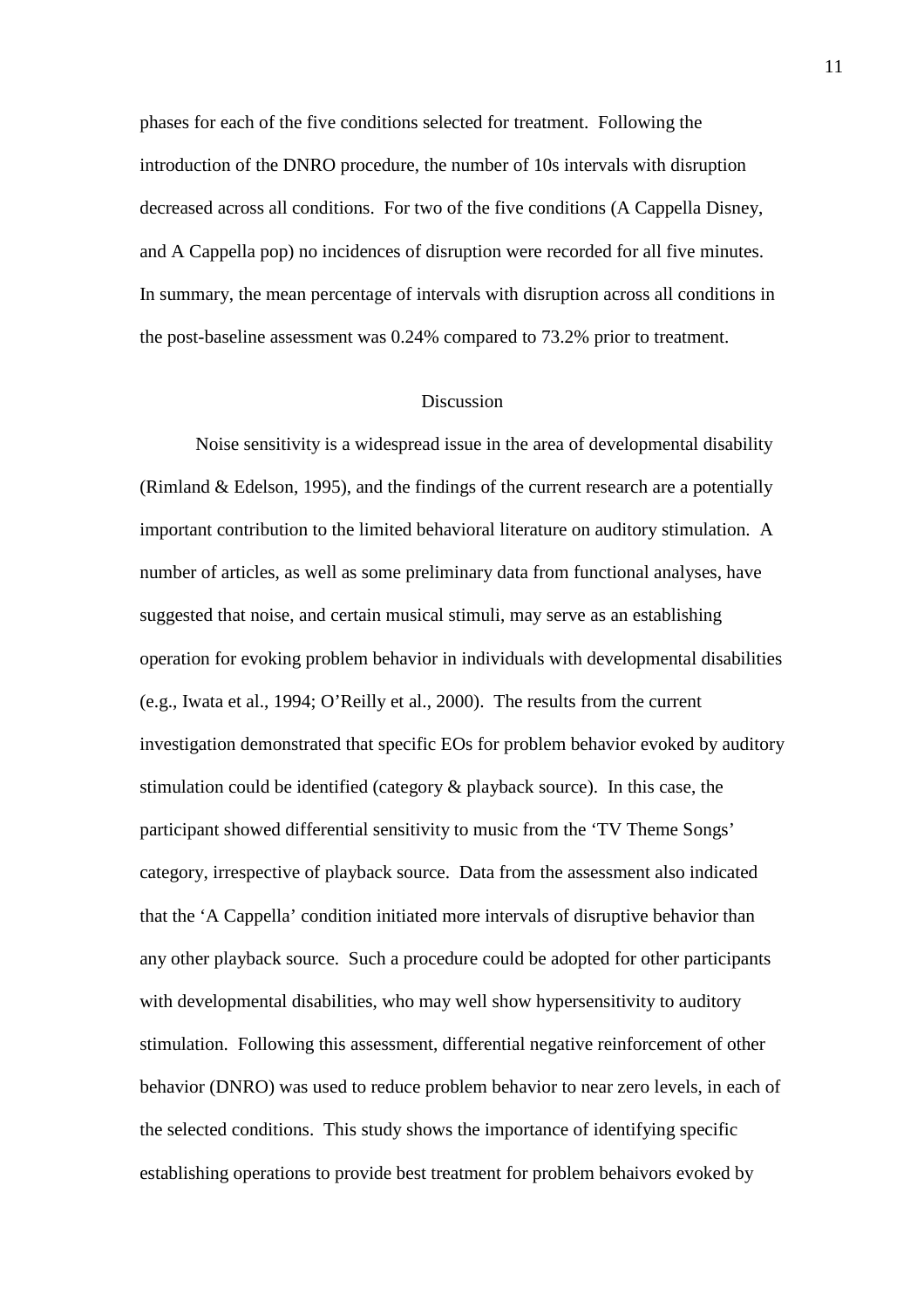auditory stimulation. In addition, the use of a DNRO procedure to reduce problem behavior demonstrates the role of negative reinforcement in increasing tolerance of stimuli that have become aversive for individuals.

These results extend the research conducted by McCord et al. (2001) by showing that EOs for problem behavior evoked by auditory stimulation can be highly idiosyncratic. The current research also lends support to the findings recently put forward by Buckley and Newchok (2006) by emphasizing the importance of rigorous assessment in identifying potential EOs before designing or implementing treatment strategies for problem behavior evoked by music, or any other type of auditory stimulation.

Future research should explore alternative approaches to intervention. Alternative forms of treatment (e.g. teaching one to walk away from sources of aversive auditory stimulation) could have been considered for the participant in this study. In addition, when circumstances allow the termination of music, the strengthening of a communicative response presents as an attractive alternative to the intervention used in the present investigation. However, treating individuals with developmental disabilities to tolerate multiple forms of auditory stimulation is important because this may act as a form of desensitization to auditory sounds that occur readily in the natural environment. The extent to which treatment effects can be generalized to other members of an auditory stimulus class warrants further investigation.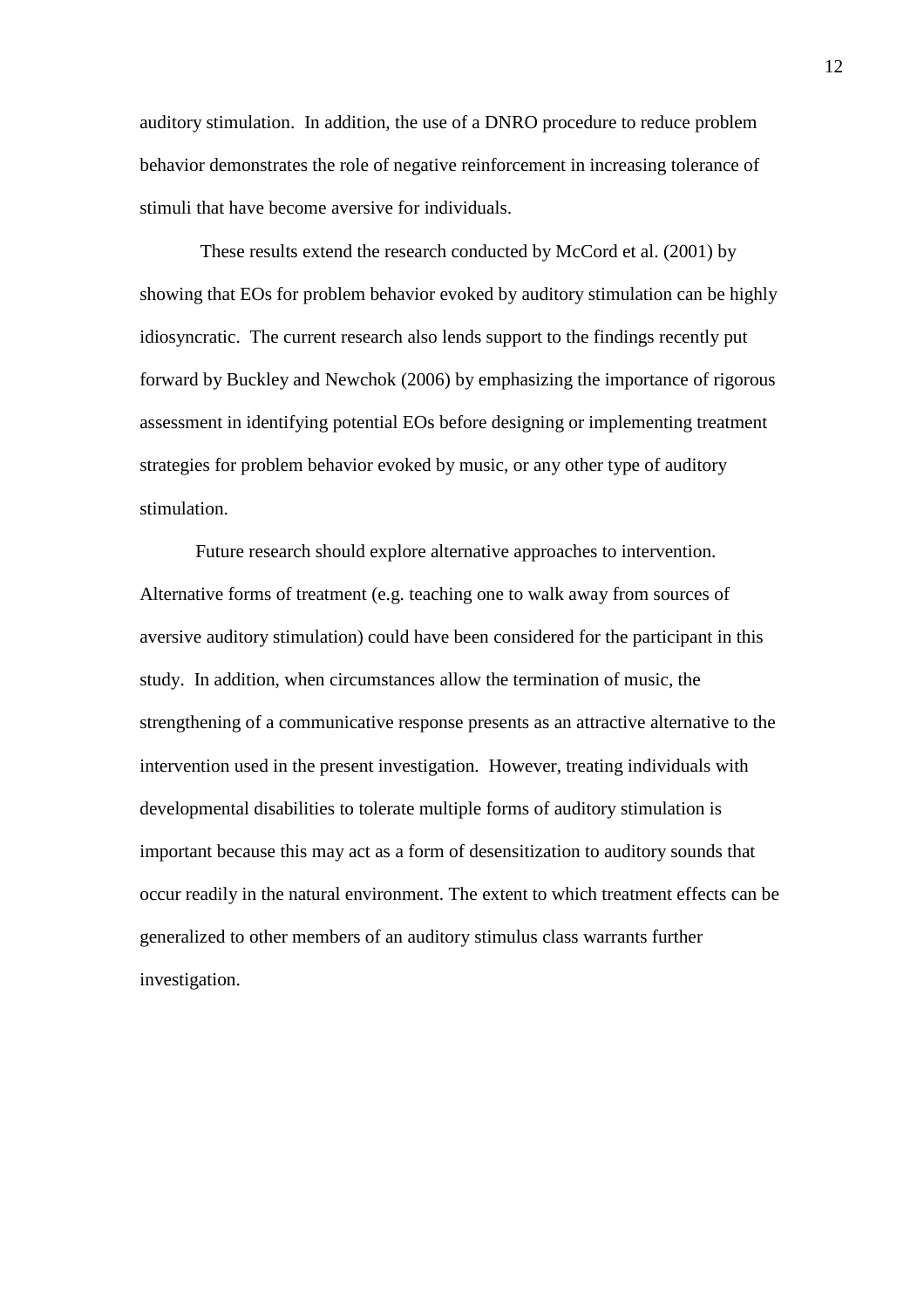#### References

- Buckley, S. D., & Newchok, D. K. (2006). Analysis and treatment of problem behavior evoked by music. *Journal of Applied Behavior Analysis, 39,* 141-144.
- Carr, E. G., & Newsom, C. D. (1985). Demand related tantrums. *Behavior Modification, 9,* 403-426.
- Ellingson, S. A., Miltenberger, R. G., Stricker, J. M., Garlinghouse, M. A., Roberts, J., & Galensky, T. L. (2000). Analysis and treatment of finger sucking. *Journal of Applied Behavior Analysis, 33,* 41–52.
- Grandin, T., & Scariano, M. M. (1986). Emergence: *Labeled Autistic.* Novato, CA: Arena.
- Hayes, R.W., & Gordon, A.G. (1977). Auditory anomalies in Autistic children. *Lancet, 2, 767.*
- Iwata, B. A., Pace, G. M., Dorsey, M. F., Zarcone, J. R.,Vollmer, T. R., Smith, R. G., et al. (1994). The functions of self-injurious behavior: An experimental epidemiological analysis. *Journal of Applied Behavior Analysis, 27,* 215–240.
- Mace, F. C., Browder, D. M., & Lin, Y. (1987). Analysis of demand conditions associated with stereotypy. *Journal of Behavior Therapy and Experimental Psychiatry, 18,* 25-31.
- Michael, J. (1982). Distinguishing between the discriminative and motivational functions of stimuli. *Journal of the Experimental Analysis of Behavior, 37,* 149- 155.
- Michael, J. (1993). Establishing operations. *The Behavior Analyst, 16*, 191-206.
- McClean, B. (2005). Functional assessment of problem behavior. Unpublished manuscript.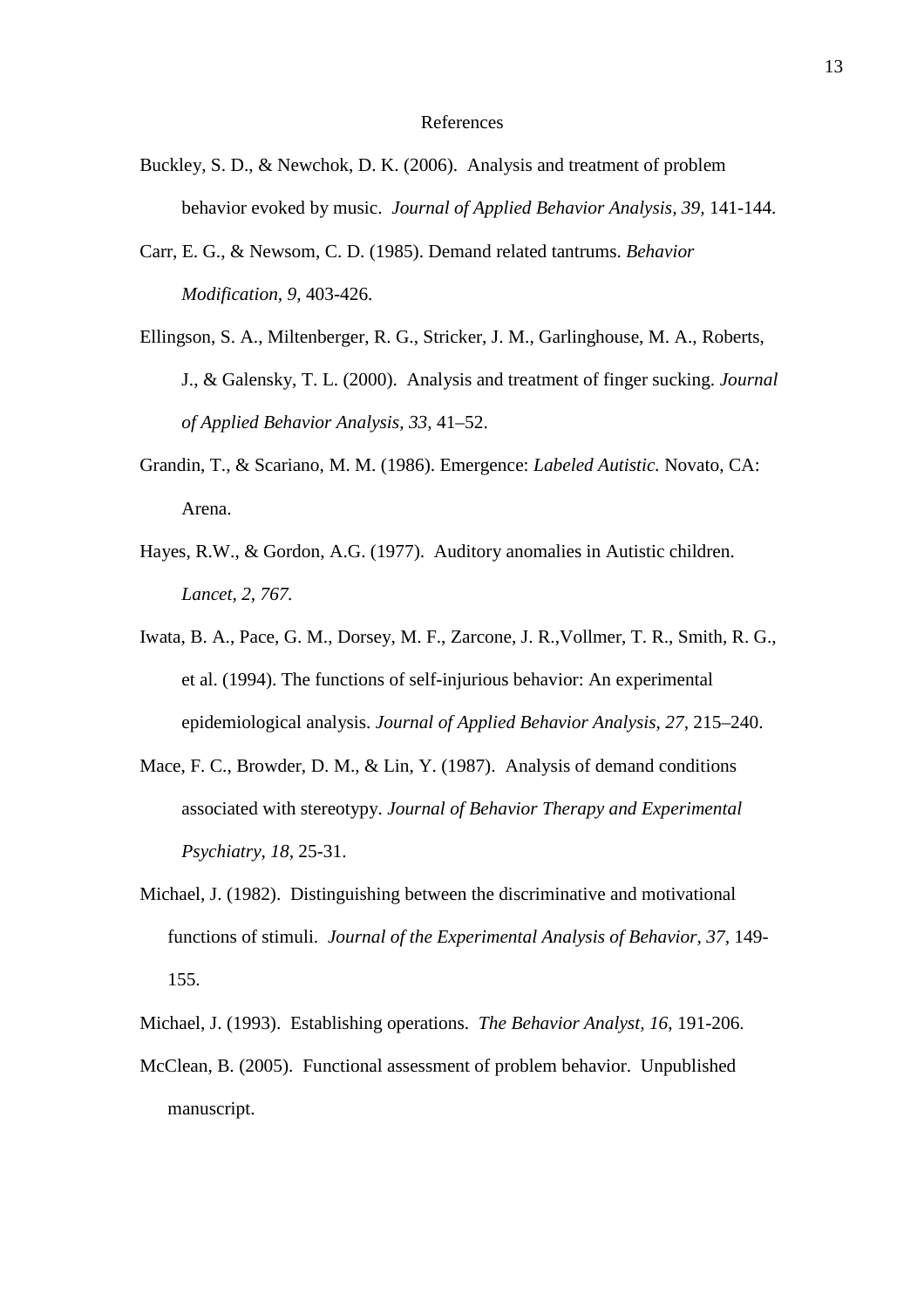McCord, B. E., Iwata, B. A., Galensky, T. L., Ellingson, S. A., & Thomson, R. J. (2001). Functional analysis and treatment of problem behavior evoked by noise. *Journal of Applied Behavior Analysis, 34,* 447–462.

- O'Reilly, M. F., Lacey, C., & Lancioni, G. E. (2000). Assessment of the influence of background noise on escape-maintained problem behavior and pain behavior in a child with Williams syndrome. *Journal of Applied Behavior Analysis, 33,* 511–514.
- Rimland, B., & Edelson, S. M. (1995). Brief report: A pilot study of auditory integration training in autism. *Journal of Autism and Developmental Disorders, 25,* 61–70.
- Smith, R. G., Iwata, B. A., Goh, H., & Shore, B. A.(1995). Analysis of establishing operations for self injury maintained by escape. *Journal of Applied Behavior Analysis, 28,* 515–535.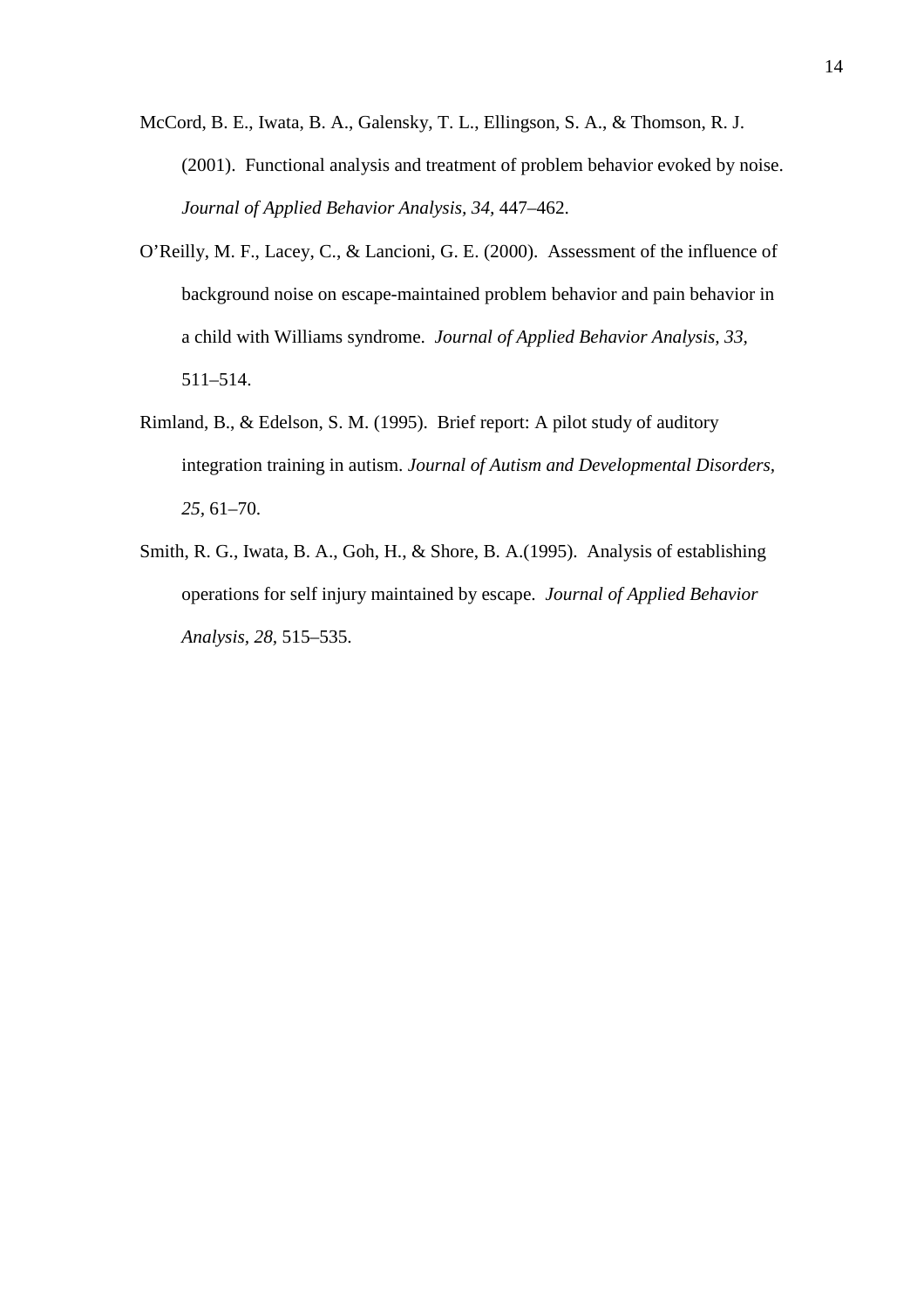## Figure Captions

Figure 1.

Number of 10s intervals with disruption during each playback source and four music categories.

Figure 2.

Percentage of intervals with disruption during DNRO treatment analysis for each playback source and music category.

Figure 3.

The number of 10s intervals with disruption during pre and post-baseline for each playback source and music category.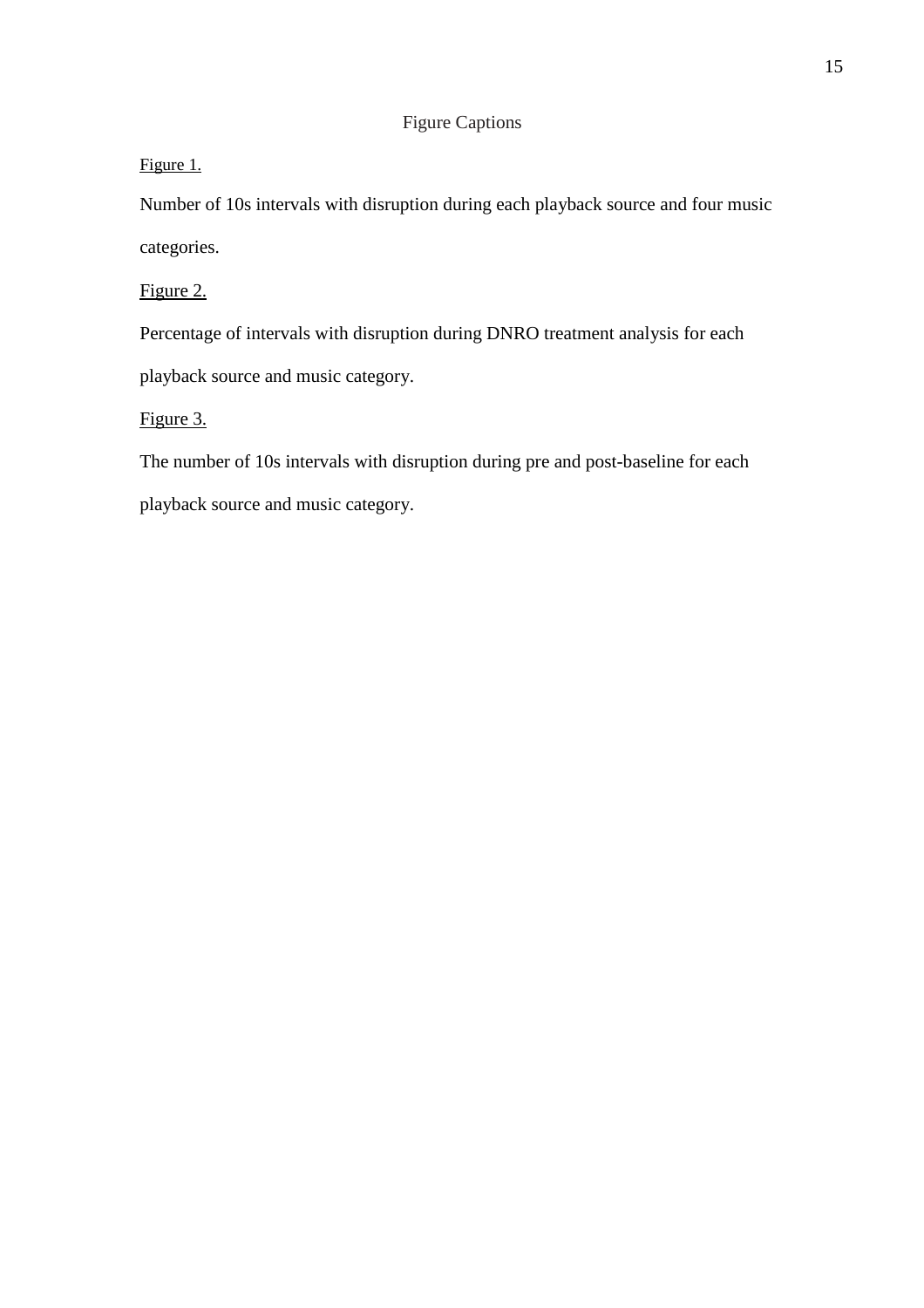Figure 1.

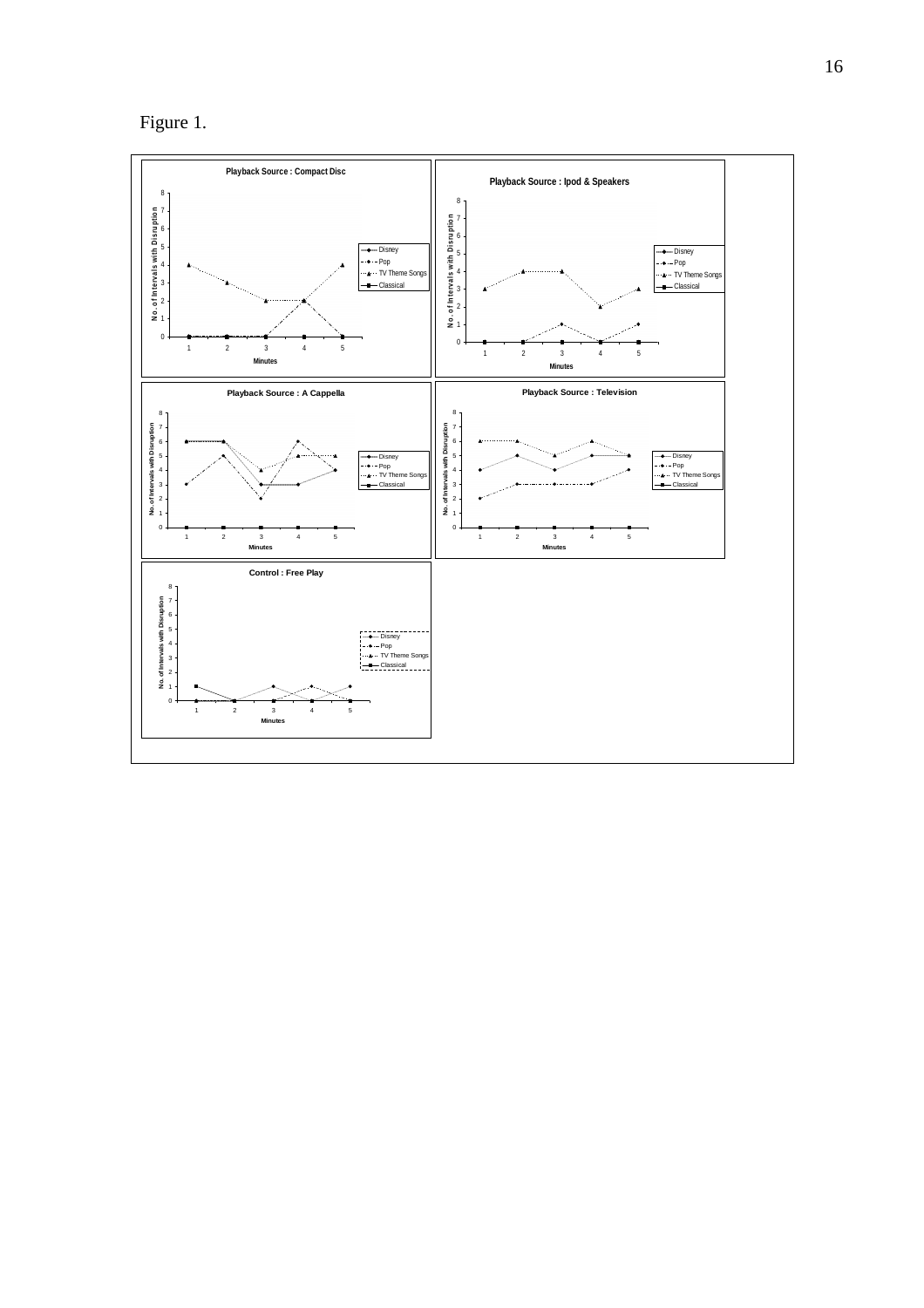Figure 2.

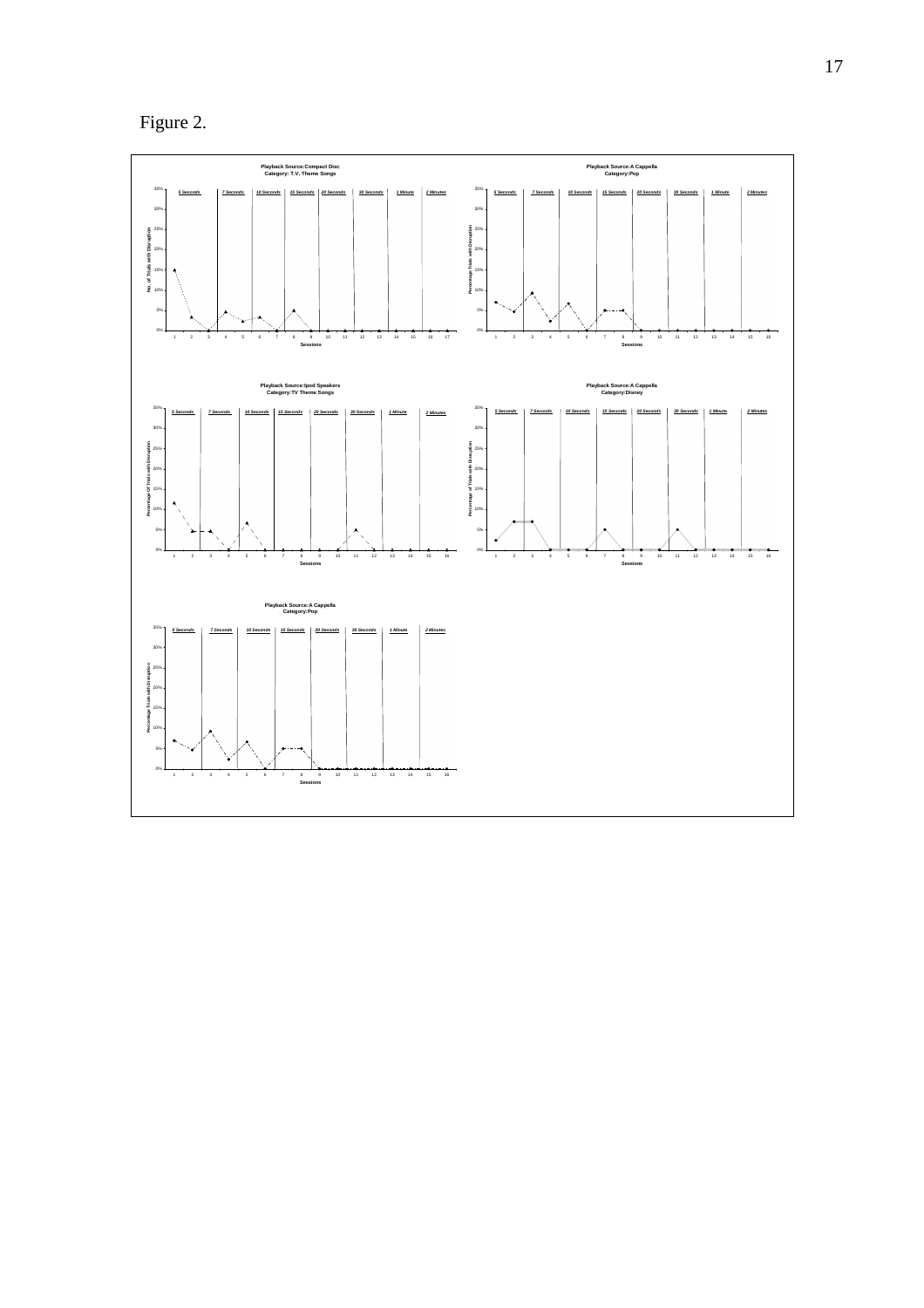Figure 3.

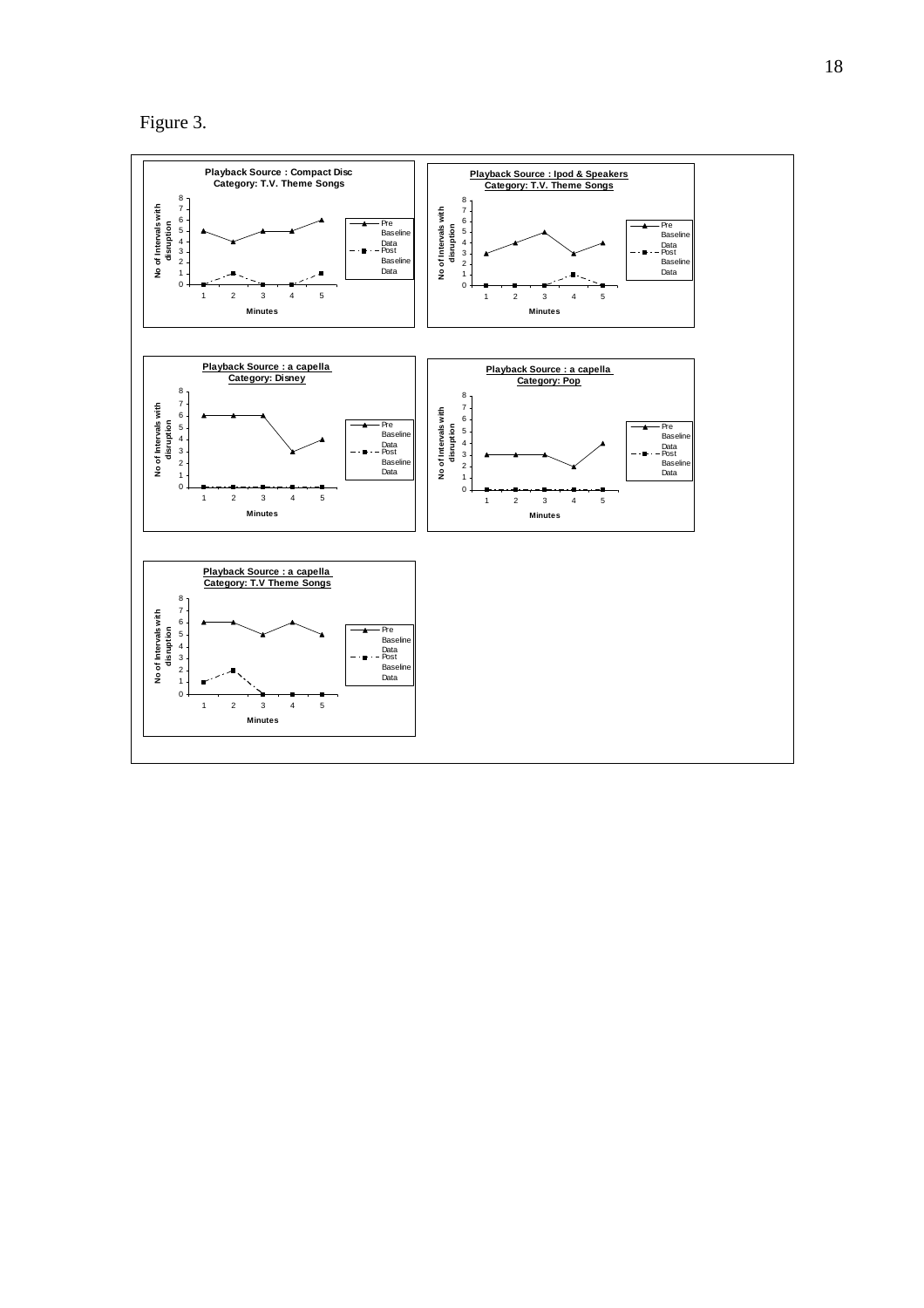Table 1

Summary of auditory assessment conditions including playback source and category

of music.

| <b>Playback Source: Compact disc player</b> |  |  |  |  |
|---------------------------------------------|--|--|--|--|
| Category: Disney                            |  |  |  |  |
| Pop                                         |  |  |  |  |
| T.V. theme songs                            |  |  |  |  |
| Classical                                   |  |  |  |  |
| <b>Playback Source: Ipod and speakers</b>   |  |  |  |  |
| Category: Disney                            |  |  |  |  |
| Pop                                         |  |  |  |  |
| T.V. theme songs                            |  |  |  |  |
| Classical                                   |  |  |  |  |
| <b>Playback Source: A Cappella</b>          |  |  |  |  |
| Category: Disney                            |  |  |  |  |
| Pop                                         |  |  |  |  |
| T.V. theme songs                            |  |  |  |  |
| Classical                                   |  |  |  |  |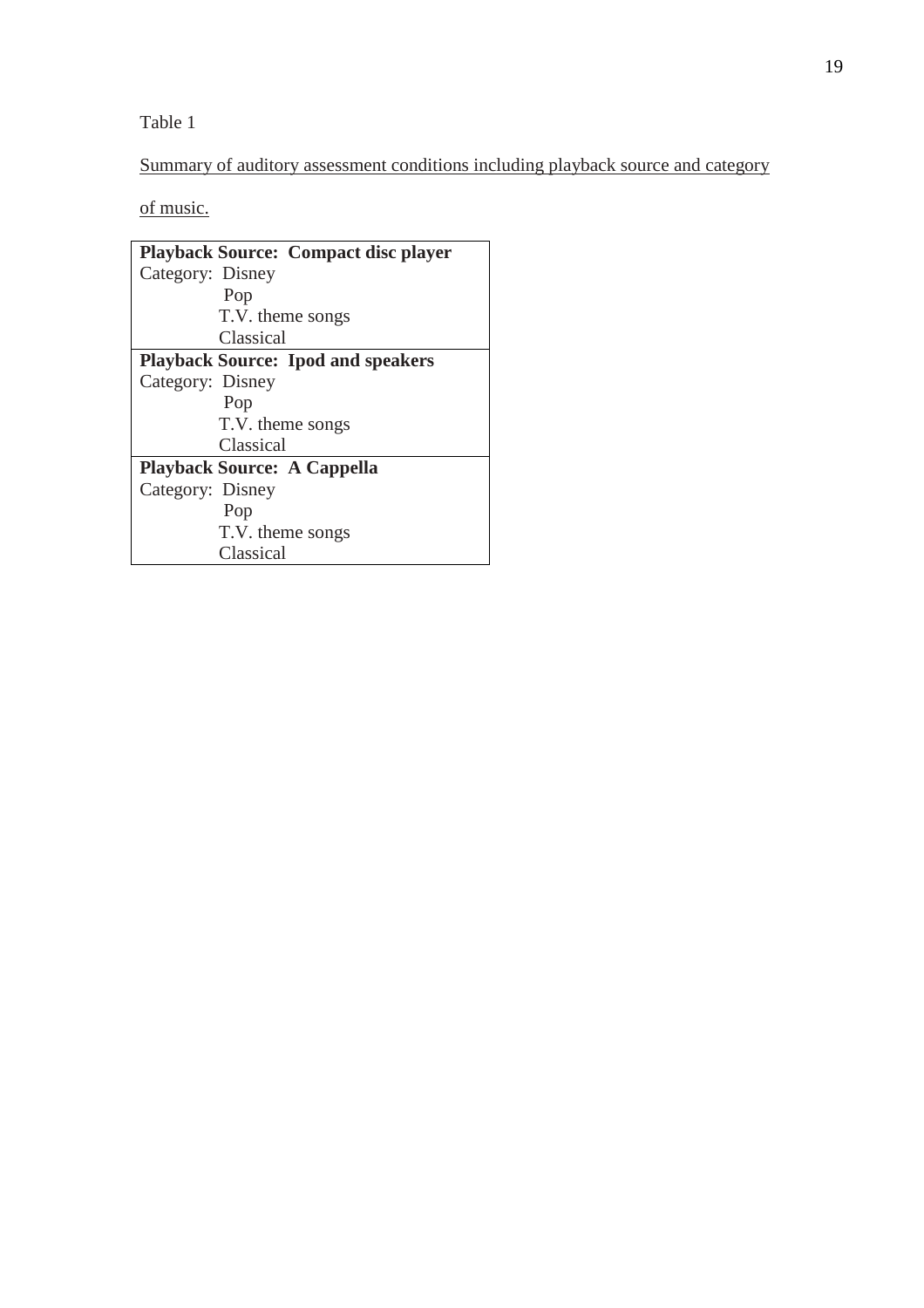## Table 2

# Summary of conditions during baseline and treatment sessions

| <b>Playback Source:</b>    | Category:        |  |
|----------------------------|------------------|--|
| <b>Compact Disc Player</b> | T.V. Theme Songs |  |
| <b>Ipod and Speakers</b>   | T.V. Theme Songs |  |
| A Cappella                 | Disney           |  |
| A Cappella                 | Pop              |  |
| A Cappella                 | T.V. Theme Songs |  |